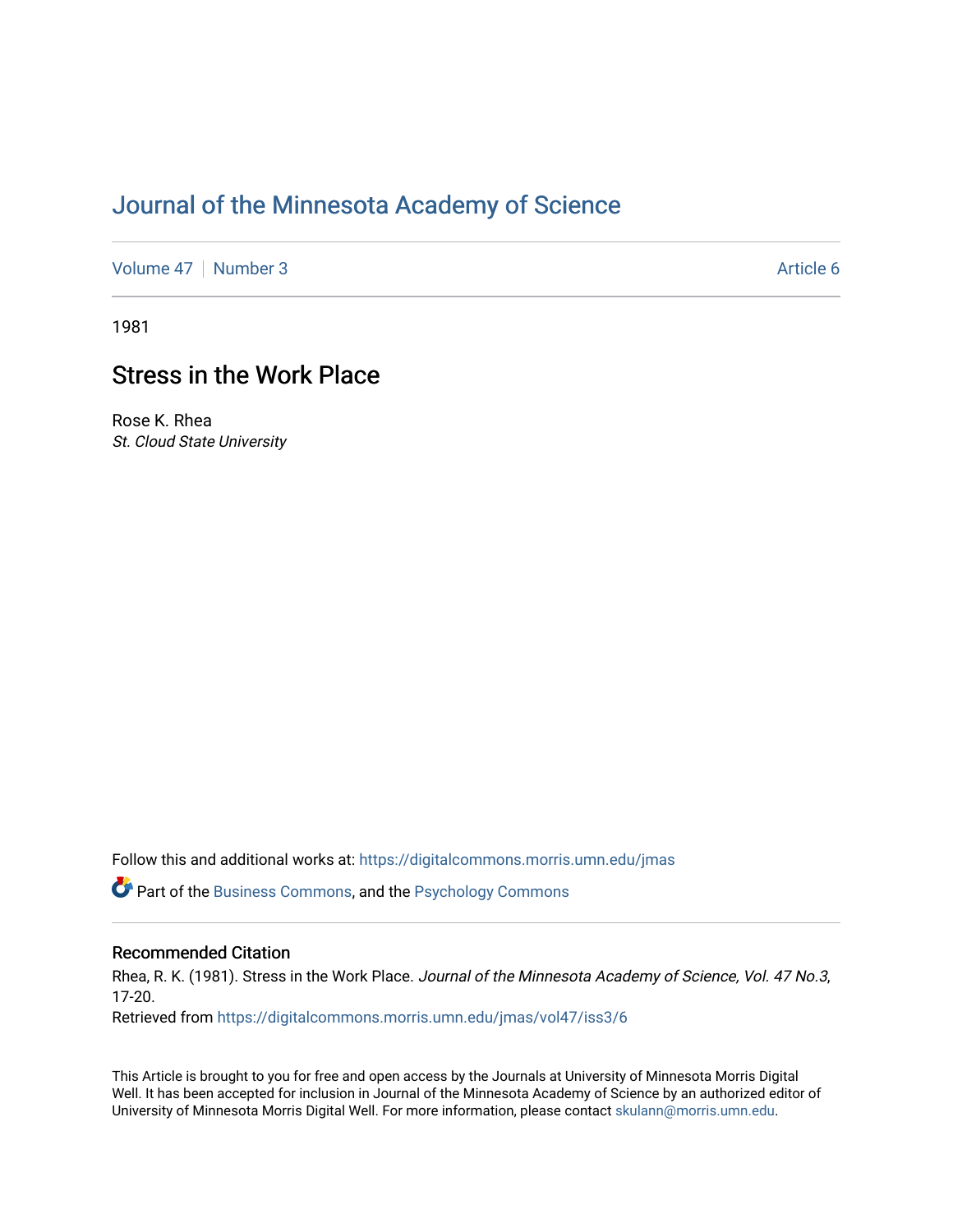# **Stress in the Work Place**

#### ROSE K. RHEA\*

ABSTRACT - A study was undertaken in an attempt to get answers to current questions on the impact of stress in the work place as perceived by company management and employees at different levels, but emphasizing views of persons in supervisory positions. Information was gathered in questionnaires submitted to 150 companies selected at random from telephone directories of Minneapolis and St. Paul, Minnesota. The survey was administered by college students majoring in business and drew 128 respondents representing a cross-section of occupations from 100 business concerns of varying size. When asked which factors contributed to stress, the preponderent response was "heavy work load," cited by 44.5 percent. Other identifying factors are tabulated. Of the respondents, 60.7 percent of the males and 63.3 percent of the females were supervisors. The reported levels of stress related generally to the number of persons supervised.

A review of contemporary business literature reveals increasing interest in the effect of stress in the work place. This is reflected by both studies to learn more about it and inplementation of stress prevention and stress relief programs in companies and institutions.

This review of various studies demonstrates that when stress is recognized as a part of living, it can have both negative and positive effects; and that productive levels can be maintained by knowing the limitations or capacity of individuals to adapt to situations, and by exercising or pursuing activities that are perceived as being enjoyable or beneficial.

In a field investigation phase of this study, 128 employees, workers as well as managers from a variety of companies and occupational situations were surveyed to examine job factors which contributed to stress, what methods were used to relieve it, and whether such coping techniques on the job front were similar to those recommended by researchers. Method used to gather data

A structured, non-disguised two-page questionnaire was developed as the study instrument. It was trial tested to iron out ambiguities in the questionnaire, and after a few revisions the survey was administered by a research team of college students majoring in business. The interview approach had been pre-arranged in order to reduce variables in the sampling procedure. Findings reported in this publication reflect certain selections necessary for space reasons.

Businesses, chosen in the selection process at random were called to obtain permission to administer the survey, resulting in a pool of 128 respondents generally classified as white collar, blue collar, service, technical and/or professional. These worked in either small or large retail establishments, or for wholesalers, manufacturers, hospitals or schools. Their occupational titles ranged from janitor to company president\_

It was the general impression of the research team that the respondents were genuinely interested in the topic of stress. However, because management approval had been obtained before each respondent was given the questionnaire, there may have been possible sampling bias. This may explain the relatively high percentage (6L7 percent) of supervisors participating in this survey. The relatively small size of the popu-

\*ROSE K. RHEA is a Professor of Business Education and Office Administration at St. Cloud (Minnesota) State University. She holds a Ph.D. degree in Curriculum and Instruction (Business) and Education Psychology and the M.A. in Business Education, both from the University of Minnesota, and an undergraduate degree from Indiana State University.

lation and limited region sampled also limits the generalizability of the data.

It is also beyond the scope of this study to assume that all necessary or right questions were used to identify stress factors in the work environment? or that the respondents were provided enough choices for indicating the degrees of stress they experienced; or, that their responses are necessarily free of error or bias.

The SPSS Sperry Univac 1100 computer processing system was used to interpret the categorical and stress-related variables in this study.

#### Description of the questionnaire

Fourteen questions requiring a quantitative and/or qualitative response were used in this survey. (Table A).

Questions one through nine (List A) established the demographics of the respondents such as sex, age, occupational title, length of employment in current position, whether position had supervisory responsibilities, description of duties if a supervisor, number of people supervised, number of people employed in each respondent's organization, and a description of the company's business.

Questions ten through fourteen were stress related. Some of the questions also required a qualitative or descriptive response to reduce possible respondent frustration often associated with questions requiring only a yes or no response.

The two final questions dealt with views on relief from stress, as follows:

Question 13 asked the respondents to list the type of activities which helped them to relieve stress. By far the most frequent responses by males included some form of outdoor physical or athletic activity, i.e. fishing, hunting, indoor and outdoor sports and games, such as football, baseball, basketball, tennis, jogging, golf, etc. This was followed most frequently by such activities as relaxing in front of TV, drinking, partying, sex, and drugs; in that order.

The most frequent responses of the females also included some form of physical or athletic activity, such as exercising, jogging, tennis, volleyball, biking, walking and swimming. Like the males, this was followed most frequently by such activities such as TV viewing, reading, partying, meeting with friends, listening to music, drinking, traveling, picnicing, gardening, sewing, cooking and sex, in that order.

Question 14 inquired whether their company provided activities or outlets which respondents believed relieved stress.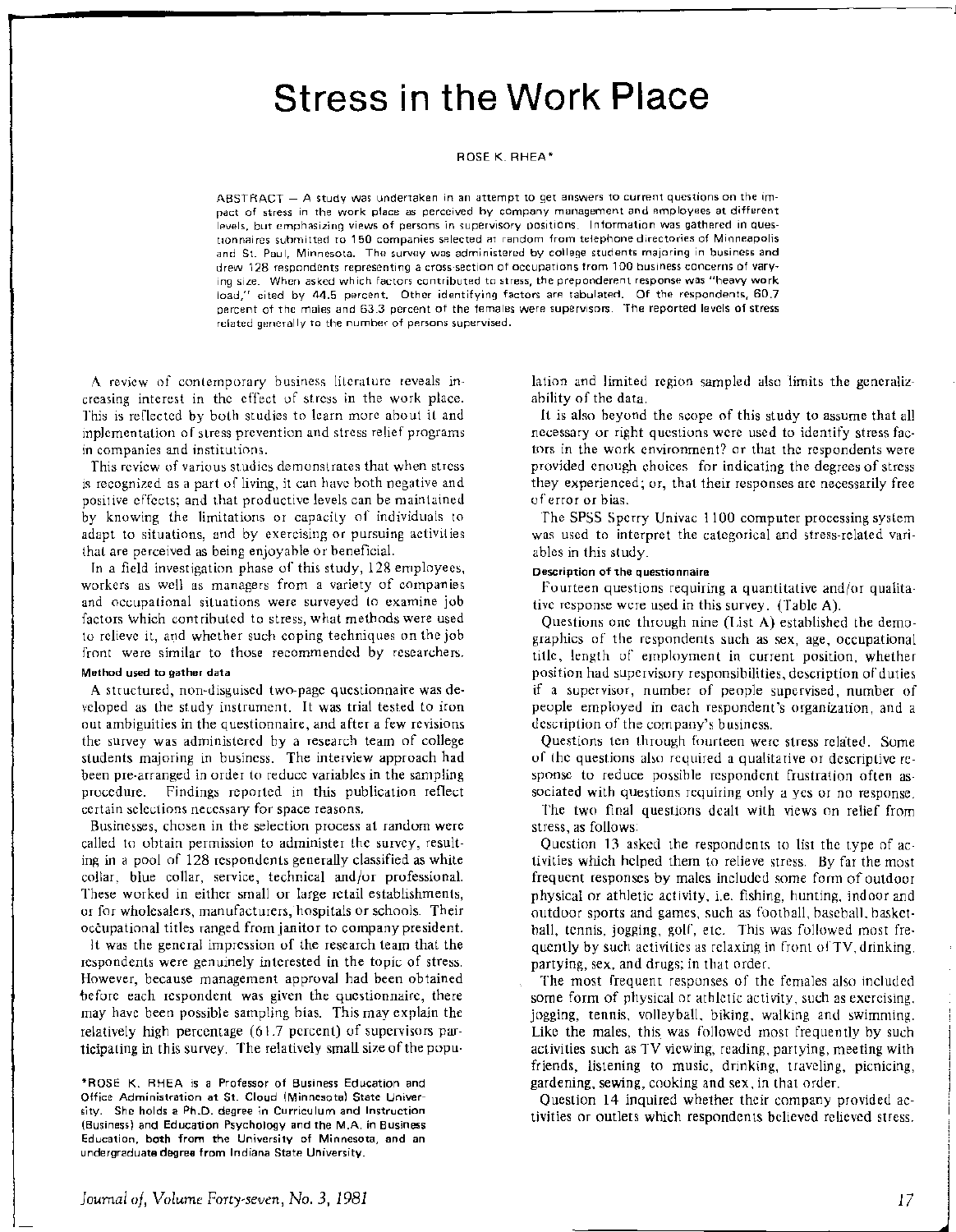#### **Table A, Stress in Work Place**

**Survey Findings On All 14 Questions** 

**Respondent answers to selected questions brought this information:** 

| Sex                                    | Male 62%                                                  | Female - 38%                                                 |
|----------------------------------------|-----------------------------------------------------------|--------------------------------------------------------------|
| Age Group                              | $18 - 25 - 39.1%$<br>$36 - 45 - 11.7%$<br>$55 - 65 - 23%$ | $26 \cdot 35 \cdot 30.5\%$<br>$46 - 54 - 16.4%$<br>$66 + 0%$ |
| <b>Employment in Present Position:</b> |                                                           |                                                              |

**1-11 Mths 1-5 years 6-10 years 11-15 years16-20 years21-29 years 12.6% 58.3% 14.9% 6.3% 3.2% 4.7%** 

Of the respondents, 36.7 percent said yes. 63.3 percent said no. The most frequently identified company activities were: softball teams, picnics and parties.

C'rosstabulation of all responses indicates that all but the group supervising 16 to 20 people reported negative effects from stress. The group which supervised more than 20 people reported negative effects from stress most frequently. Yet, most of the respondents (67.1 percent) reported that they experienced no negative effects from stress, as opposed to the 32.9 percent who reported that they experienced negative effects from stress. ·

#### Meaning of stress and definitions

According to Dr. Hans Selye, a world renowned authority on stress, it is impossible to function in the world of work without experiencing stress. In fact, stress is with us all the time; and, we are only free of it at death. In short, stress is "the stuff of life," Selye believes.

To increase our understanding of the effects of stress in the work place, it is important to define stress. Its simplest and most commonly accepted definition is that stress is the nonspecific response of the body to any demand made on it. For example, a mother may receive a report of the death of her son in military action. She experiences a traumatic shock and extreme sorrow. Months later she learns the son did not die but was taken prisoner and is, in fact, still alive. The mother experiences great joy at the unexpected news. The specific results of these two events, sorrow and joy, are at completely opposite poles of human emotion; yet, the nonspecific demand to readjust or cope with each of the two different situations is similarly stressful.

There are many analogies in everyday life where highly specific things or events share the same nonspecific response. This nonspecific response is also called the stereotyped response, because while the stress producer or stressor, as it is often called, may essentially be different, each will elicit essentially the same chemical or biological response, essentially meant to cope with any type of increased demand upon the human machinery.

Studies have shown emotional stimuli to be the most common stressor. Any normal kind of activity - a game of chess or a passionate embrace - can cause stress. It is immaterial whether the stress is pleasant or unpleasant, since the stressor effect depends mainly on the intensity of the demand and the capacity of the body to adapt to the stress through its stereotyped or nonspecific response mechanism.

When stress becomes damaging to the organism, it is called "distress". Studies have shown that workers who suffer from distress manifest behavior on the job such as lower productivity. Some give up entirely, quitting or walking out on their job. Some try harder but in spite of the extra effort, get little done.

○ 小学院は後の様に、保存を確定に実現の実施を実施の事業を実施する場所の あいまま

Some have difficulty evaluating their situation realistically or feel alienation, being minunderstood, or being cut off from sympathy or help.

They have trouble seeing any connection between their own behavior and the stressful situation in which they find themselves.

While "distress" indicates a level of stress that may be damaging to the human organizm, low or moderate levels of stress can stimulate many individuals to greater effort with no apparent ill effects. Feelings of stress are often reported by high achievers, people who are normally highly motivated and usually believe that what they are doing or accomplishing is of importance or benefit to others or beneficial to themselves.

It has been found, however, that if stress continues at intense levels over long periods of time without resolution, it can turn into "distress" which can then become destructive to the human organism. Ulcers, hypertension and emotional exhaustion are some of the physiological manifestations of enduring intense levels of stress over long periods of time with no release. Other symptoms suggesting dangerous levels of stress are: irritability, depression, pounding of the heart, insomnia, fatigue, impulsive behavior, emotional instability, diarrhea and cramping.

According to those who have studied the condition carefully, stress can only be met by two types of behavior:

1) An active response, through fight; or

2) A passive response, by running from or putting up with the stressor. However, the degrees to which various people resolve their stress or get satisfaction from their active or passive behavior differs enormously. These differences also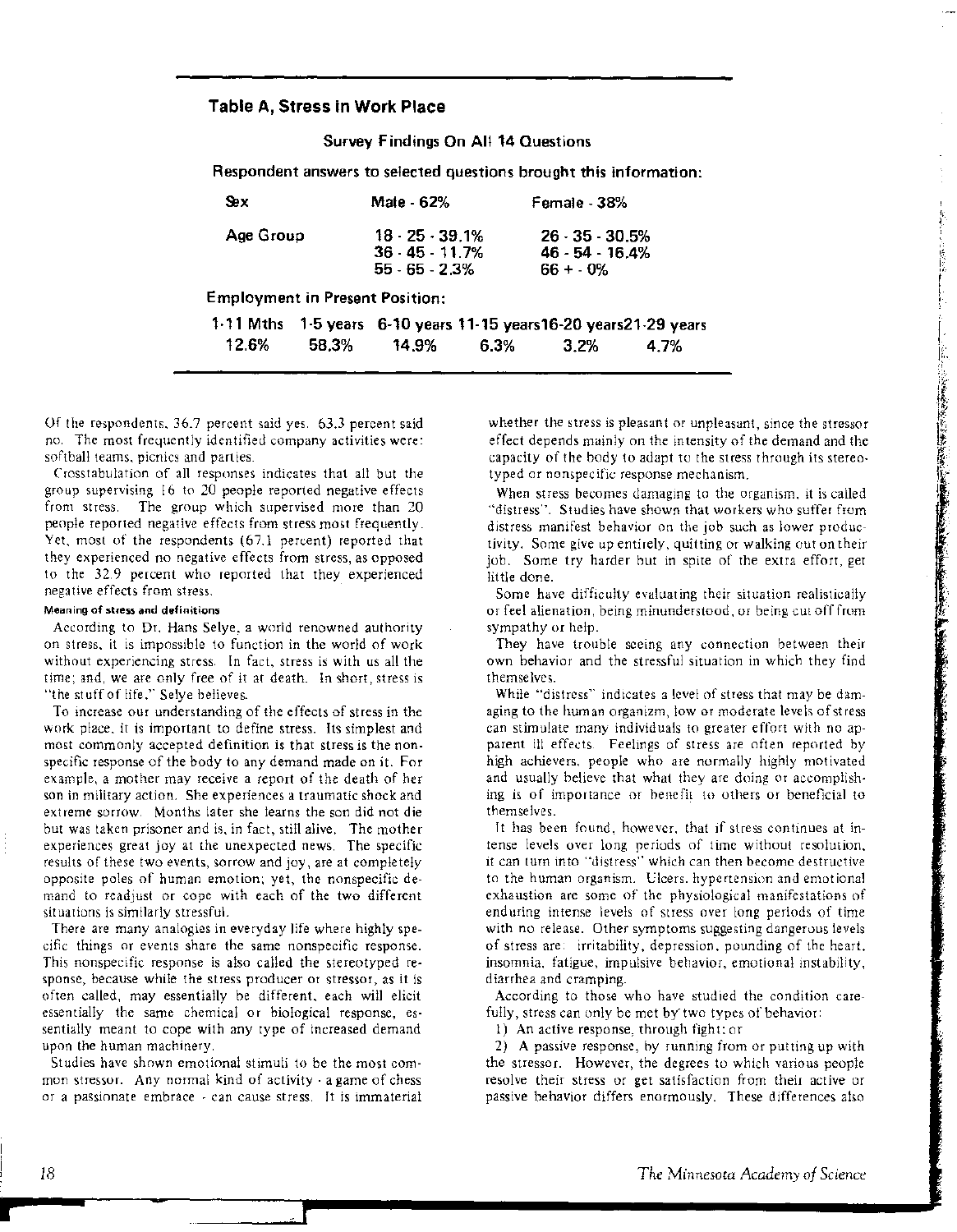contribute to the difficulties researchers experience as they search for answers to stress-related problems. Apparently for some, stress situations in the work environment lead to an enhancement of work performance. For others, stress leads to performance degradation. ln stress research, this phenomenon is identified as the general adaptation syndrome, (G.A.S.).

Studies have shown that friction, frequent aimless change, or a lack of perceived purpose, can cause frustration and much wear and tear on the human organism. It has also been found that problems often result from an imbalance in the person/ environment relationship. This occurs when the job situation makes a demand on the individual which is beyond that individual's capability. This type of imbalance is referred to by stress researchers as worker overload. Stress problems also result when the imbalance is reversed, that is, when the work environment places too little of a demand on the individual; or, when the work environment provides too little or too uninteresting a pattern of stimulation for the worker. This imbalance is called underload.

Research also shows that successful activity, no matter how intense, leaves a person with relatively few scars. Intense activity can cause stress but little if any distress if the activity leads to success or to a positive resolution. It also has been established that successful activity provides the participant with a feeling of youthful vigor, even at an advanced age.

To help overcome the negative effects of stress, Selye recommends that individuals first find their optimal level of stress, or determine their best rate of adaptation (G.A.S.). They can then use their adaptation energy at a rate and in a direction which satisifies their innate preferences and qualifications. In this way, an individual can bring about a feeling of well being or homeostasis, considered the ideal state.

Another suggestion for living a life free of the harmful levels of stress is to find, from among the jobs a person can handle, the one liked best or that people appreciated. A job you can handle and that you enjoy usually spells success, and success appears to wipe out the stress associated with it.

Studies also have shown that most people cannot tolerate censure. Censure, more than any other stressor, has been found to make work frustrating and difficult, and is to be avoided in the work place. It is advised that more effort needs to go into recognizing worker performance or achievement, since recognition has been found to keep stress at healthy and productive levels.

What makes the study of stress rather difficult is the variability in human behavior. For example, an event or situation may cause one individual a great deal of stress; while the same event or situation may not even be noticed by another indiVidual in the same environment.

A factor that influences how a person copes with stress is the level or threshold point at which on-the-job effectiveness begins to diminish under increasing levels of stress. Because it is in the nature of stress to be either beneficial or detrimental, it is important to identify the worker's stress threshold, or G.A.S. For some workers, too little stress may prove as frustrating and detrimental as too much stress.

#### **Recommended Coping Techniques**

Suggested ways of coping with stress on the job include:

Pleasurable activities away from the job; more physical exercise to help reduce the negative effects of the work environment; recognition of one's limitations or stress threshold, and

choice of an occupation or avocation to achieve a sense of accomplishment or appreciation from neighbors. Perceptions of approval result in those positive effects that promote feelings of well being and happiness; or, homeostasis, a state considered ideal for the human organism. This perception that an activity or a job is winning approval or recognition from others is as important to a Toscanini or a Pablo Casals as it is for the taxi driver or the factory worker.

#### **What This Study Revealed**

Analysis of the categorical and stress-related variables in this study examined both quantitative relationships and subjective, qualitative factors.

A strong relationship was found between supervisors status and degrees of stress in this respect. Male and female supervisors followed similar patterns of stress. Of the male supervisors, 55.1% experienced moderate stress and 20.3% reported feeling excessive levels of stress. Of the female supervisors, 63.3% experienced moderate stress and 19.4% reported excessive stress.

A significant relationship was found between the number of people supervised and the degrees of stress felt by supervisors. Those who experienced the highest degrees of stress were those who supervised twenty or more people. Of the fifteen respondents in this category, 80 percent said they had experienced excessive degrees of stress.

The number of people employed by the company appeared to haye no bearing on the degree of stress experienced by employees.

Employees complained mostly about too heavy a workload, about their supervisors, the pressure of deadlines, overall work conditions, and excessive responsibilities.

Most of the responses to both the quantitative and qualitative questions appeared to be related to the overload imbalance. Stress researchers also cite overload imbalance as the area which contributes largely to the frustration and high levels of stress experienced in the work place; or that work situations which demand more of a worker than that worker can handle confortably. Among other consequences of high stress, researchers have found that reduced worker productivity, results. Worker respoudents in thi study (34.4%) also reported that stress reduced their productivity.

Some of the workers in this study complained of having to do the same tast repearedly, which they listed as boring, frustrating, and stressful. Literature on stress supports on this phenomenon as well, suggesting that underload or understimulation brought on by worker or work-station isolation or repetitive tasks contributes to negative effects of stress.

A majority of the survey population (65.6%) said they felt no stress or regarded the low or moderate levels of stress as motivating. It should be noted, of course, that 61.7% of the respondents in this study held supervisory positions, so the high percentage who reported feeling no negative effects from stress can possibly be explained by the findings of Friedman and Rosenman, who saw the linkage between stress and the Type A pattern of behavior, a behavior which represents struggle against the limitations of time. This condition also is called poised, combative, or even hostile striving to compete against others or of stretching against self-imposed goals in leisure as well as in work.

Only 10.2% of the respondents in this study reported experiencing excessive levels of stress. While (89.8%) reported experiencing minimal to moderate levels of stress, the relatively